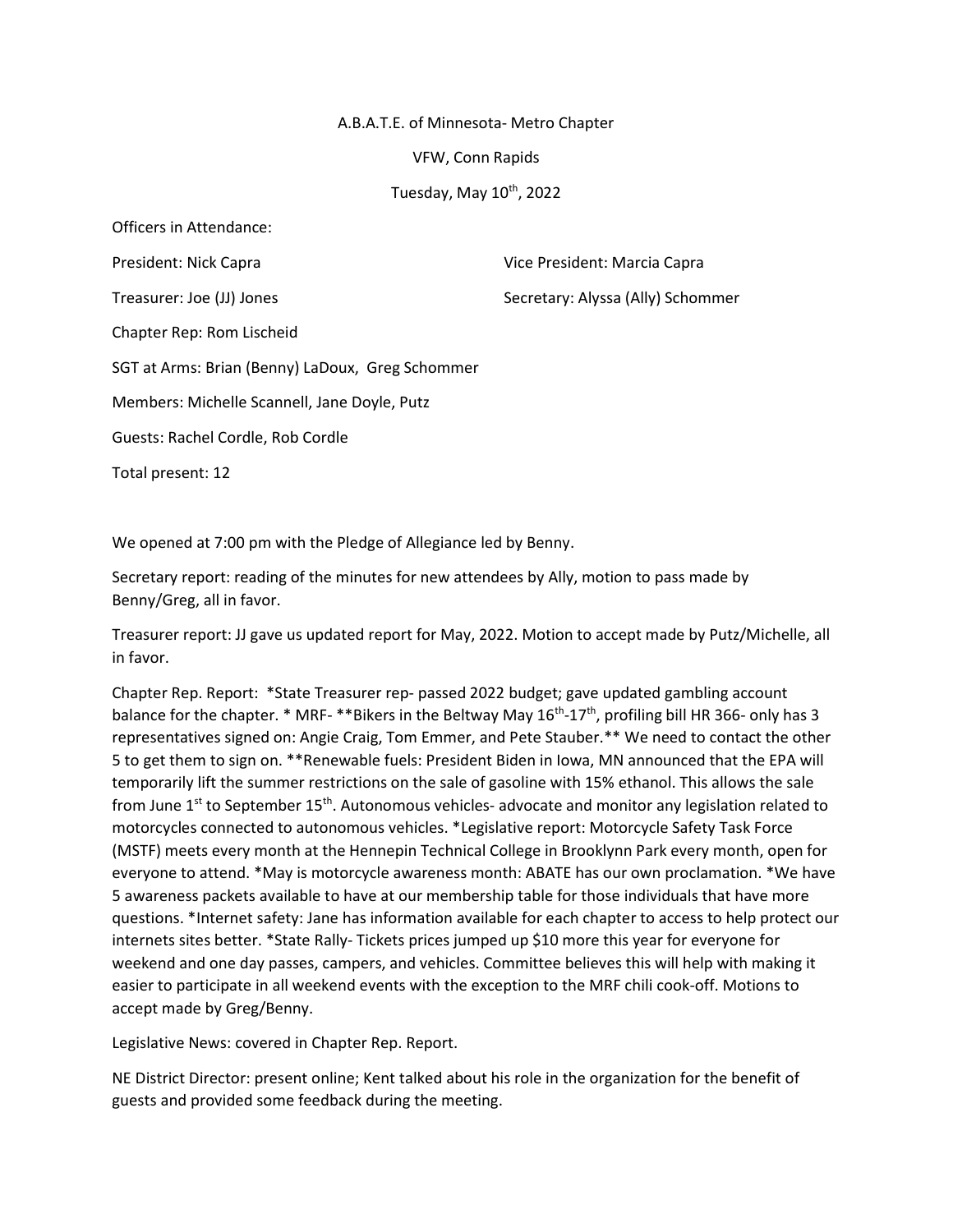Dial-A-Ride: Materials handed out by Ron at ABATE U.

Products: JJ has 2 old shirts left to donate, forgot them for ABATE U. Products available online for purchase and Goof can change a few things if style not completely satisfying.

WEB Page: Updates made in April; nothing else new.

Grapevine: Ron/Joe manage this every month. Ron to put on in for this month.

Social Media/ Email: Doc's report- group page has 588 members; Facebook Page has 1,093 likes and 1,144 followers. All increased from last month.

Old Business & Planning Underway:

Metromorial- \*postcards mailed to 100 people that were more likely to attend. \*One Call program- 200 contacts put on a list for reaching out on event and meeting reminders. \*Vendors for metromorial confirmed are Dark Knight Laser & engraving, Sister's bandanas, Fast Eddie, Dar and Goof's, Dee's Leather, CMA Rev-Riders, and Metro Membership table. Talked with 4-5 vendors at DBRF. Possible is A&I Transport; Asshole Garage cannot attend this year. Others? \* Bike show details: 8 categories with plaques for each 1<sup>st</sup> place. Ron motioned for 8 plaques/ Greg seconded. All in Favor. \*Tickets- Get out and presale tickets and hang up flyers. \*Mileage Challenge is on!!!! Get your pictures up on our Facebook Posting.; Looking for ideas for prize or trophy at the end of the season.

Rides: Benny's Ride to DBRF had only 1 attendee; Benny wants to set a ride for Haven for Hero's.

New Business: \*Buddy Bears: Chapter has 75 total. Benny motion for 25 to Coon Rapids Fire/ Police Department, Ron seconded. All in favor. JJ motioned for Ramsey VA Puts opposed; thought bears could be better somewhere else, JJ receded his motion. Michelle motioned for to 25 Blaine Memory Care off HWY 65, Benny seconded. All in Favor. Ally Motioned for 25 to Ronald McDonald House, JJ seconded, All in Favor. Planning for buddy bear delivery will be discussed at June's meeting. \*Passport Run: Books available for sale now, half of proceeds go back to our chapter.

Tabled Items: all tabled again until June's meeting due to time constraint. Fundraising Discussion [Brainstorm], Calendar Sales Update [Update at June Meeting, after MetroMorial], The Whole is the Sum of it's Parts [Idea Presented by Ron]

## Announcements & Events:

## Recurring Weekly/ Monthly:

 Bike Night, Mad Jacks Brooklyn Pk., Weekly, Wed. at 5pm Free Hot Dogs & Chips to Riders 2 Wheel Wednesdays at the SRO Bar, Oak Grove @ 6-10pm Food & Drink Specials Bike Night, Cowboy Jacks, Otsego,  $1^{st}$  Tue. Monthly @ 5-10pm Bike Night, Route 65 P&G, Fridley, 1st Thur. Monthly @ 5pm w/ Free Food Bike Night, Cowboy Jacks, Plymouth,  $1^{st}$  Thur. Monthly @ 5pm Bike Night, Cycle Gear, Maple Grove,  $2^{nd}$  Tue. Monthly @ 5-7pm w/ Food, Music & Giveaways Bike Night, American Legion, Forest Lake,  $2^{nd}$  Wed. Monthly @ 5-10pm Bike Night, Route 47 P&G, Fridley, 2<sup>nd</sup> Thur. Monthly @ 5pm w/ Free Food